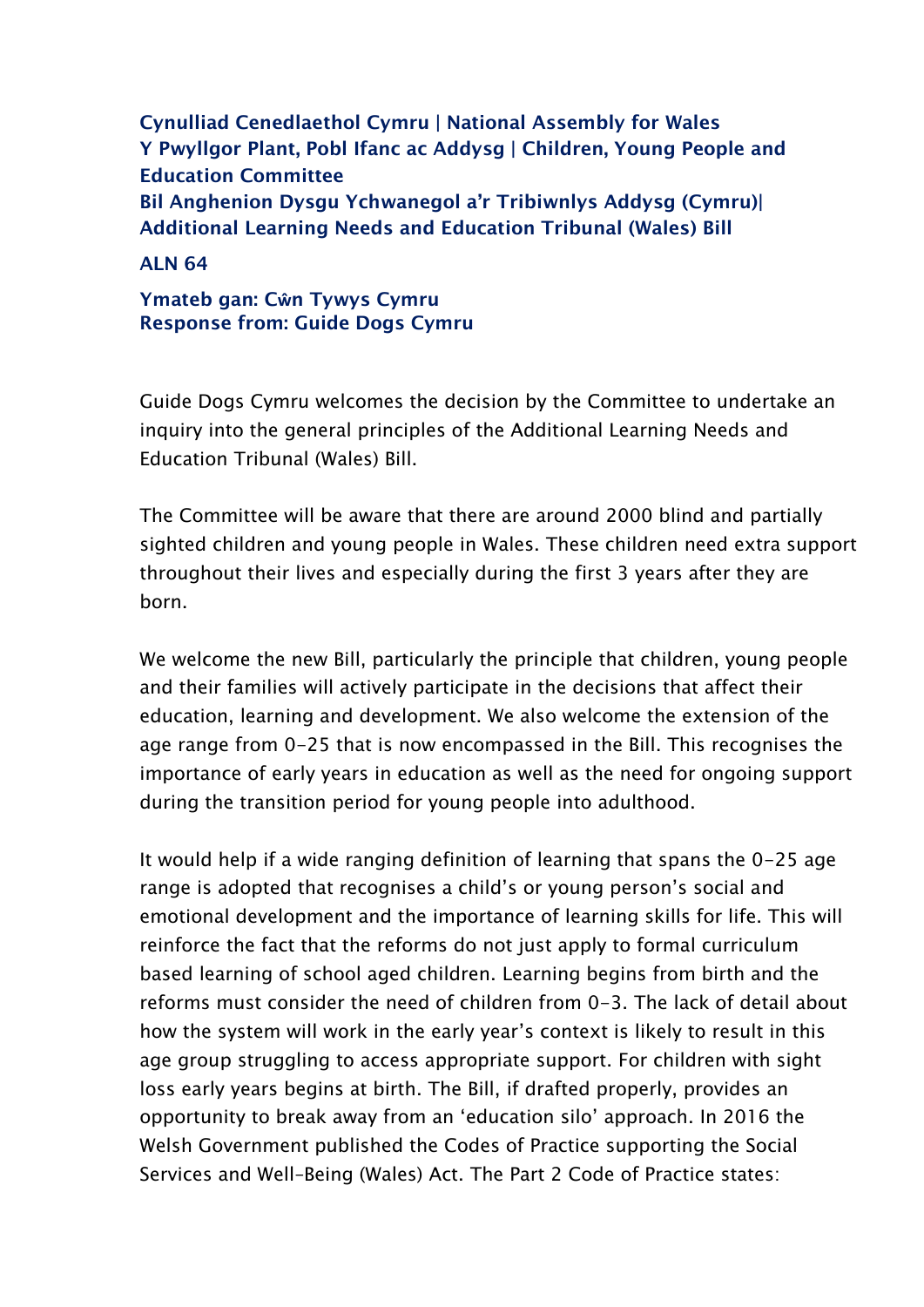"185. Habilitation is central in enabling children and adults with a disability to live as independently as possible with the right level of support as it is key to acquiring and developing skills that otherwise would have been learnt incidentally. It is vital where an individual has been unable or delayed in developing those skills.

Identifying preventative services that help people to learn, keep or improve skills and functional ability is integral to promoting well-being. As with reablement, effective habilitation should support physical, sensory, social and emotional needs and be delivered in partnership between the local authority and the Local Health Board. Habilitation support may differ from standard reablement services and require a different approach, one that focuses on the specific needs of the individual and their family. As a result, a more structured programme of support may be required, and for a longer period of time".

Clearly if local authorities in Wales follow this Code they will be tackling child health inequalities for children who are blind or partially sighted. They will certainly help to achieve the goal of supporting effective child development and emotional and social well-being. To be most effective habilitation should be provided from birth (or as soon as possible after sight loss) when prompt referral from health professionals into habilitation is essential. If children are not referred at a very early stage their parents are not enabled to provide the best support for them. Research shows children with visual impairment perform less well than other children on various measures. In fact, they were judged to have substantially poorer health-related quality of life than children with other chronic health conditions such as epilepsy, cerebral palsy and cystic fibrosis.

These guidelines must be reinforced in the new Code of Practice if collaboration and multi-agency working is to become a reality.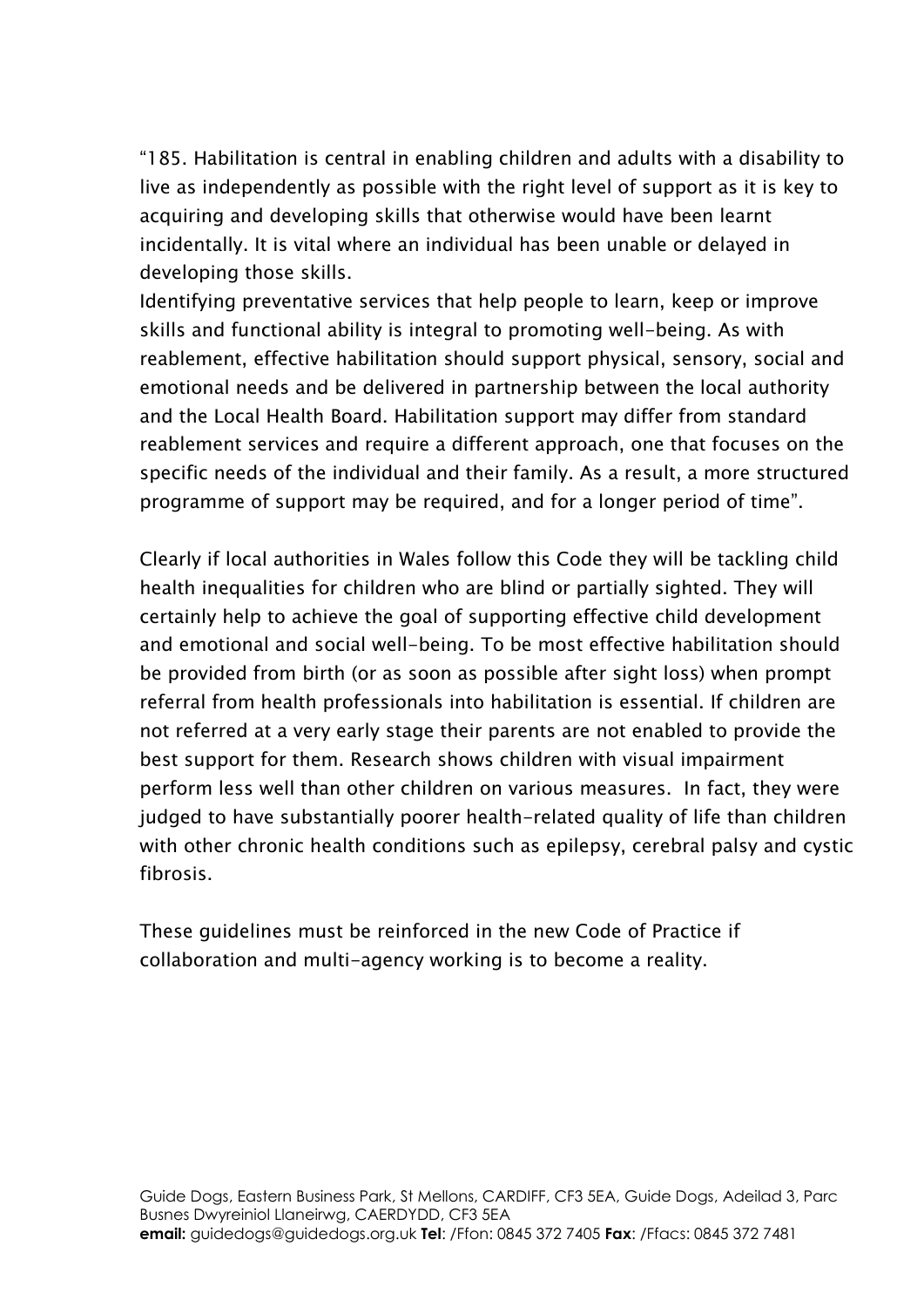Referral pathways for health visitors etc. are required; as is clarity on how the IDP process will operate in the early year's services. The system needs to be clear and quick from identifying support needed to getting the support. The health visitor can be a key person to identifying needs and linking in with support. The duty on health is currently not looking robust and proper cross referencing to the Social Services and Well-being (Wales) Act should address this problem.

The duty in the Bill to include non-maintained settings funded by the Local Authority is welcomed. However, many under 3s are in voluntary or private sector provision so they won't be covered.

Provision from a qualified teachers of pupils with visual impairment (QTVI) or from qualified habilitation specialists is always necessary for every child who is blind or partially sighted. The Code of Practice must explicitly acknowledge this. The IDPs should also note this as a requirement.

In terms of the general population being blind or partially sighted is a low incident condition. It cannot reasonably be expected that a nursery, school of FEI will have the knowledge or capacity to be able to appropriately assess and meet the learning needs of a child or young person who is blind or partially sighted. For this reason, Local Authorities should always be responsible for preparing and maintaining the IDP of CYP who are blind or partially sighted. We also believe that multi-agency working should be a requirement of producing an IDP, and that the local authority should have responsibility for ensuring this happens. The Code of Practice should include guidance that in the actual production of IDPs and delivery of provision, there must be collaboration with health, social care and third sector professionals who may also be involved with the individual child or young person, and the roles of different agencies must be clear.

There are major problems with the workforce in Wales in terms of delivering services for blind and partially sighted young people. The person, who can help parents most locally, is a qualified teacher of children and young people with vision impairment (QTVI,) or a qualified habilitation specialist. They will support parents and child from birth onwards and referral should be automatic from the eye clinic. Children with vision impairment face unique challenges to learning which can only be addressed by specialist knowledge and